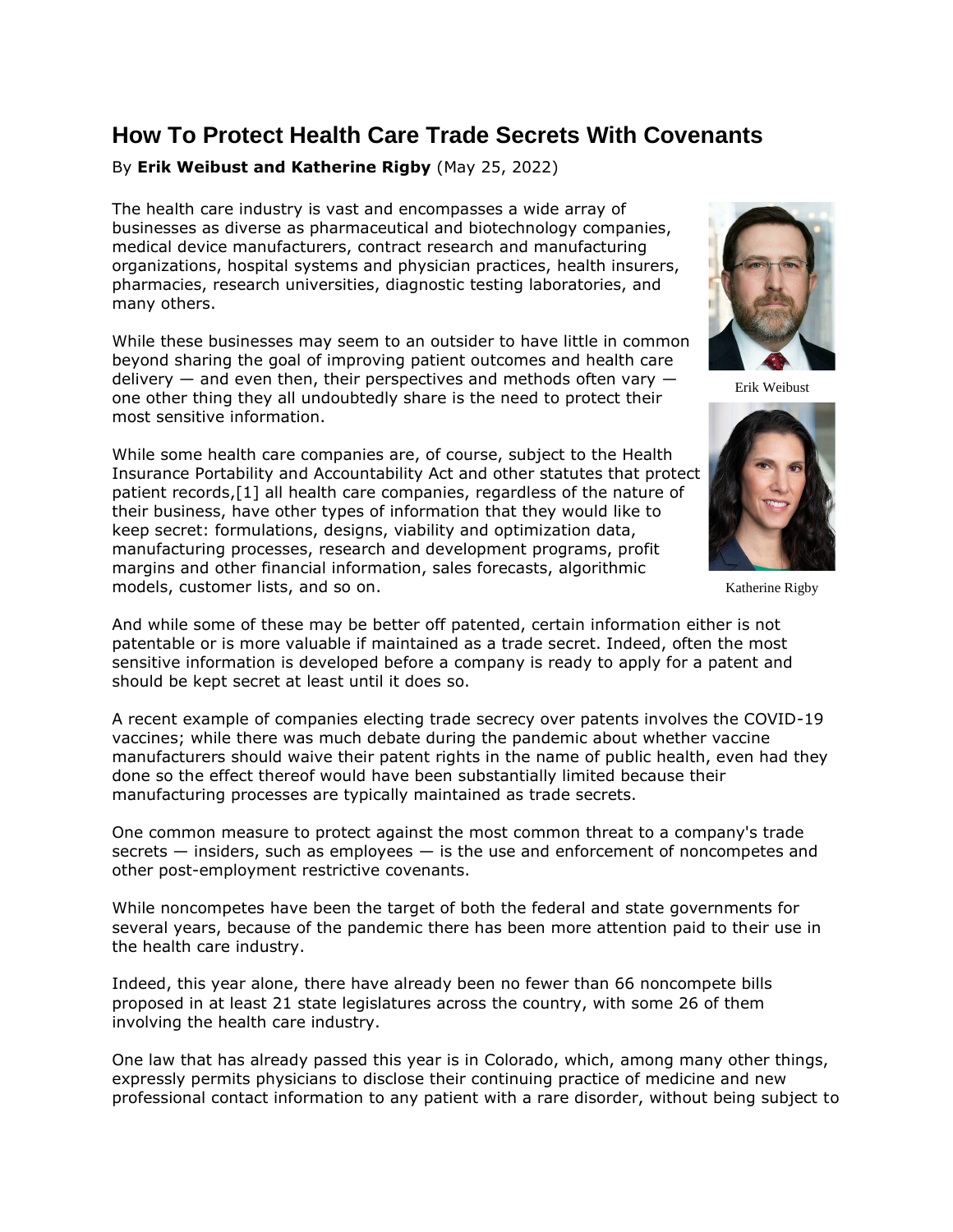damages resulting from that disclosure or from the physician's subsequent treatment of any such patient.[2]

### **Patents Versus Trade Secrets**

Whether to obtain a patent or maintain information as a trade secret is a very fact-intensive inquiry that should be evaluated carefully.

Patents offer strong legal protections and certainty, as they give the patent holder approximately 20 years of market exclusivity, i.e., the right to exclude others from practicing the patented inventions.

To obtain a patent, however, an applicant must provide "a written description of the invention, and of the manner and process of making and using it, in such full, clear, concise, and exact terms as to enable any person skilled in the art to which it pertains, or with which it is most nearly connected, to make and use the same."[3]

Contrast this level of public disclosure required to obtain a patent with a trade secret, which explicitly derives its economic value from "not being generally known to, and not being readily ascertainable through proper means by, another person who can obtain economic value from the disclosure or use of the information."[4]

In this regard, patents and trade secrets are polar opposites, though their intended effect  $$ protecting intellectual property  $-$  is the same.

Often, by the time an invention is commercialized, fewer than 20 years remain on the inventor's window of exclusivity.

It nevertheless makes sense to patent many inventions because they can be reverse engineered or independently developed by a competitor, the inventor wants certainty surrounding market exclusivity, there is limited capacity to protect the trade secret in the manner required by law, or investors demand it, among a bevy of other considerations that may come into play. Yet some inventions are better maintained as trade secrets.

For example, a manufacturing process often cannot easily be ascertained by third parties, and its expected useful life may exceed 20 years.

An example of this in the pharmaceutical context is the hormone replacement therapy drug Premarin. [Wyeth Pharmaceuticals LLC](https://www.law360.com/companies/pfizer-inc) developed this drug in the 1940s and obtained several patents.

Long after those patents have expired, however, Wyeth and its successor remains the exclusive manufacturer or Premarin; there is no generic version available. This is not for lack of trying, but rather because no generic drugmakers have been able to replicate the extraction process, which involves extracting conjugated estrogens from pregnant mare urine, of all things, and Wyeth has maintained that process as a trade secret.[5]

Had Wyeth patented this process, its monopoly over Premarin may well have ended decades ago, and it necessarily would have provided a road map for others to follow.

A more recent example involves the COVID-19 vaccines. Many aspects of the vaccines were patented, but the manufacturing methods and techniques often were not, and were instead maintained as trade secrets.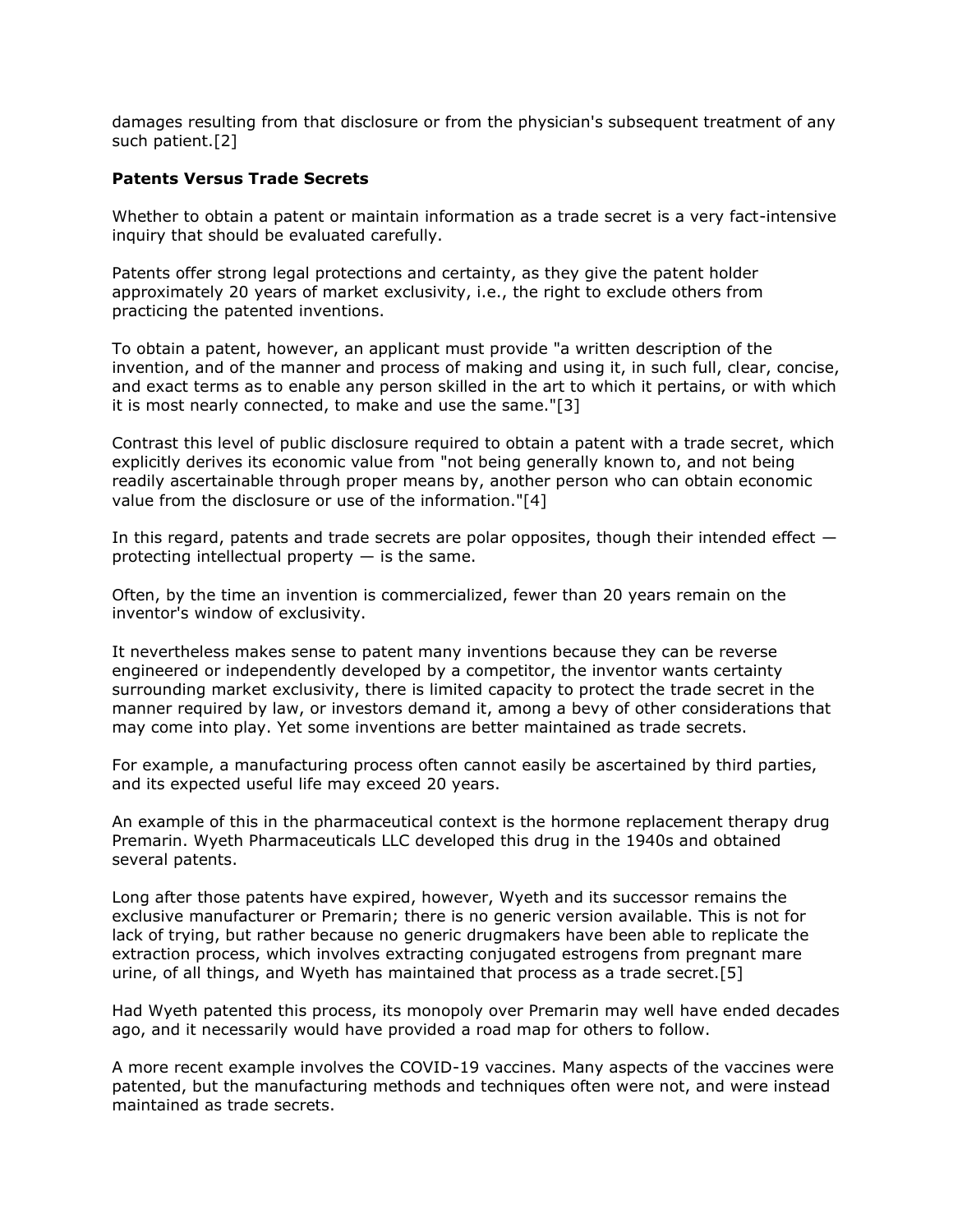There was considerable debate during the pandemic about whether private companies should waive their patent rights in the name of public health. India and South Africa proposed to suspend portions of the Agreement on Trade-Related Aspects of Intellectual Property Rights, an international treaty that provides minimum standards for the protection of intellectual property.[6]

The proposal would effectively have required vaccine makers in more developed countries like the U.S. to waive their patent rights so that the vaccines could be manufactured by generic drugmakers, purportedly for broader distribution in the developing world.[7] But the effect of such a waiver would have been severely limited because the vaccine manufacturing processes are largely maintained as trade secrets.

As James Pooley, a noted expert in this field, has explained:

You see, published patents are available for anyone to read and learn from, and developing countries still have the option to compel licenses from patent owners if needed to address serious domestic needs, including pandemics. But patents are only a part of most stories of technology transfer, because in order to actually build the factory and produce the goods, you need to know more than what's in the patents.

\* \* \* \*

For some traditional pharmaceuticals, this lack of know-how may not be a showstopper. The patent claims may describe a particular small molecule that provides a certain therapeutic effect. If you already know how to make pills, then manufacturing it can sometimes be relatively straightforward. Sometimes, but not always.

Moreover, biopharma generally, and mRNA vaccine technology in particular, are quite different from traditional drugs. Developing a process to reliably produce these medications at scale is astonishingly difficult and depends on years of experimentation involving cell growth times, temperatures, and other variables. That body of knowledge represents the trade secrets of the developers. It is enormously valuable, and not just for making COVID-19 vaccines. Creating other therapeutics based on the mRNA platform would be much easier and quicker with the benefit of knowing what tends to work and what doesn't.[8]

The purpose of this example is not to stir debate about the merits of the proposed suspension of the TRIPS Agreement or other similar proposals. Rather, it is intended to highlight that patenting manufacturing processes is not always in the manufacturer's best interest. This is particularly true with respect to emerging technologies, such as mRNA, that are not easily reverse engineered or independently developed.

## **What Are Reasonable Measures to Maintain Secrecy?**

To be entitled to protection under the federal Defend Trade Secrets Act and the Uniform Trade Secrets Act — which has been adopted in one form or another by every state other than New York — information must not only derive independent economic value from not being generally known, but its owner must take reasonable measures to maintain its secrecy.[9]

The adequacy of such measures will depend to some degree on the nature of the information, the industry, the resources of the company, and the like, and is naturally a very fact-intensive inquiry.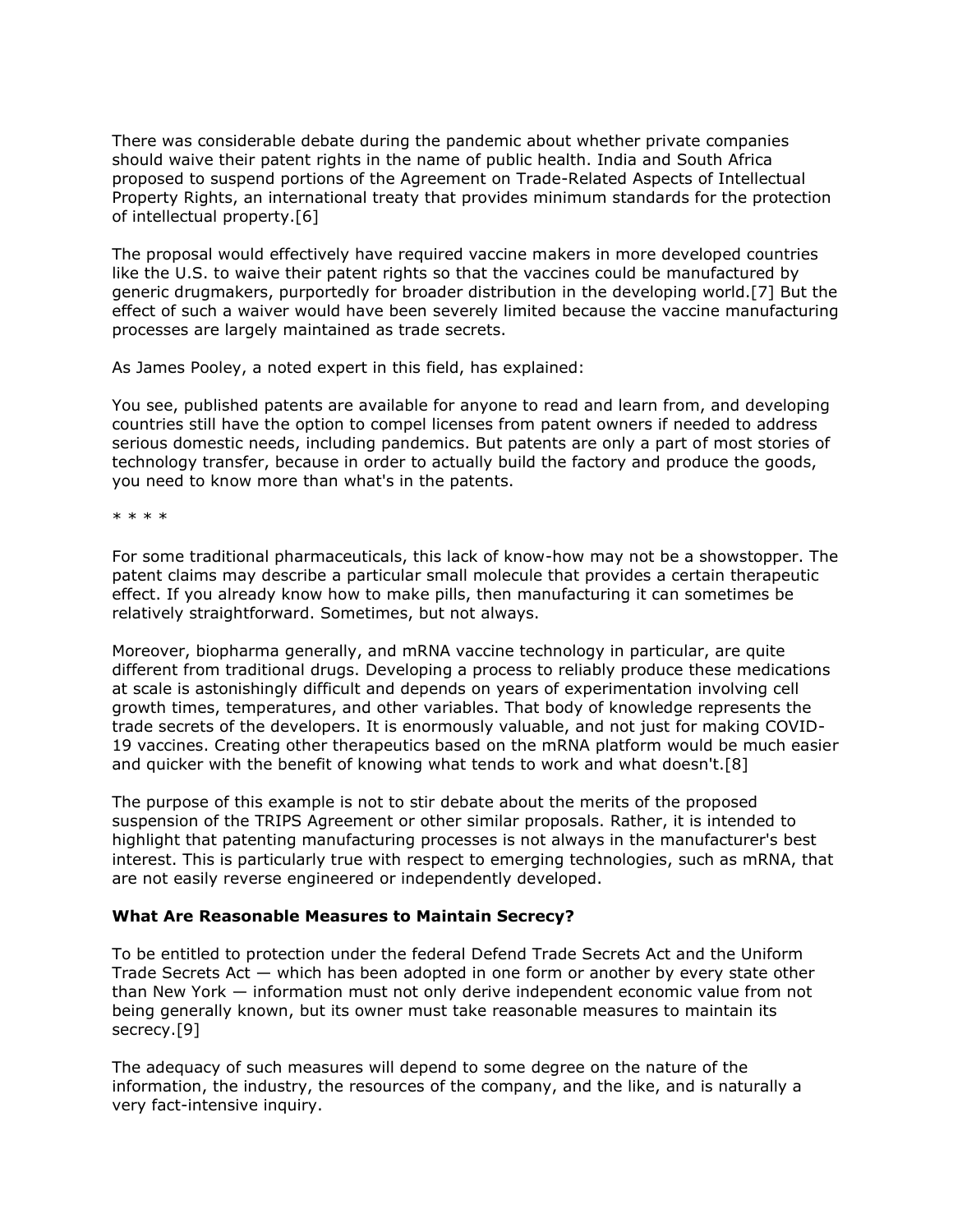On the most basic level, such measures may include need-to-know access to sensitive information, password protections, multifactor authentication, confidentiality/nondisclosure agreements, computer use and data security policies and procedures, robust training, and even monitoring.

Most trade secret cases involve allegations of misappropriation by insiders, such as employees, whether with malice or just due to carelessness or a misunderstanding of their obligations.

Thus, another effective measure that is frequently employed to protect trade secrets and confidential information is a requirement that employees execute post-employment restrictive covenants, such as covenants not to compete and covenants not to solicit.

Noncompetes prohibit former employees from working in a competitive role in a defined geographic area for a certain amount of time; nonsolicits prohibit the solicitation and sometimes servicing of customers with whom the former employees worked or about whom the former employees learned confidential information, or from recruiting and often hiring former colleagues.

These covenants are commonly employed in the health care industry with executives, scientists, engineers and others who have access to confidential information and trade secrets, as well as salespeople and account managers who have similar access to sensitive information and serve as the face of the company with respect to customers and could thus harm a company's goodwill by moving to a competitor and taking those customers.

In states that permit noncompetes and nonsolicits  $-$  most do  $-$  they must protect a legitimate business interest to be enforceable, such as confidential information, trade secrets, and customer goodwill/relationships, and must be reasonable in time, geographic scope, and scope of proscribed activities.

These are very fact-intensive inquiries, and the laws governing noncompetes and nonsolicits vary from state to state and have been the subject of increased attention and scrutiny by the federal and many state governments over the past few years.

Noncompetes and nonsolicits are very commonly used at pharmaceutical, biotech and medical device companies, for example, and there is often litigation when an executive, salesperson, scientist or engineer moves to a competitor.

The same goes for executives and data scientists at hospital systems and health insurers, among many other roles at all kinds of employers in the health care industry. If the departing employee takes trade secrets, there are usually independent claims asserted as well under the DTSA or a state UTSA.

#### **Not All Restrictive Covenants Are Created Equally**

Many people know that noncompetes and nonsolicits are generally not enforceable in California, and they may know that the same is true in North Dakota and Oklahoma.

Several states that do enforce restrictive covenants, however, prohibit their use with lowwage workers and other limited classes of employees. These rules and exceptions are applicable regardless of the industry, or the type of company within an industry, and would thus apply broadly in the health care industry.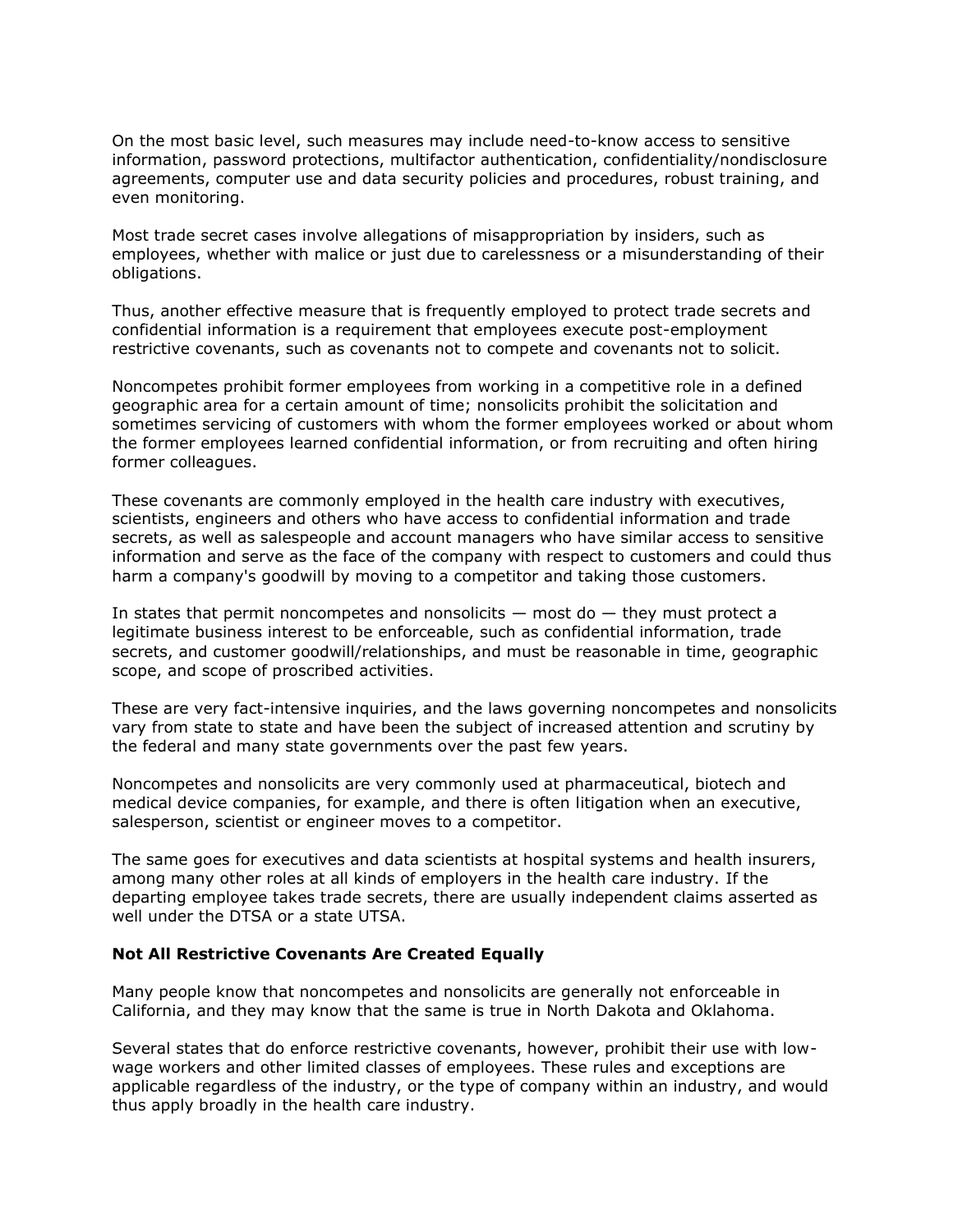But what a lot of people do not know is that there is a separate statutory scheme in several states for certain health care workers, typically clinicians, and that many states do not permit the enforcement of noncompetes and/or nonsolicits against those workers regardless of how reasonable the covenant may be, or how similar covenants are treated in other industries — or even in other sectors of the health care industry.

This is often the result of state legislatures making policy determinations about the sanctity of the clinician-patient relationship, and sometimes is a recognition of the fact that many communities have few options for practicing clinicians, and that limiting their mobility could have adverse consequences on patient care.[10] In other states it is simply the result of effective lobbying.

For example, in our home state of Massachusetts, noncompetes are not permissible in [a]ny contract or agreement which creates or establishes the terms of a partnership, employment, or any other form of professional relationship with a physician registered to practice medicine ... which includes any restriction of the right of such physician to practice medicine in any geographic area for any period of time after the termination of such partnership, employment or professional relationship.[11]

The same restriction applies in Massachusetts to nurses, psychologists and social workers.[12] At least a dozen other states similarly place statutory restrictions and/or conditions on the use of noncompetes with certain health care workers, typically clinicians.[13] In some states, such as Arizona and Ohio, while there are no industryspecific statutes governing noncompetes, courts have placed heighted scrutiny on them in the health care context.[14]

This issue has been even more at the forefront as a result of the pandemic; this year alone, there have already been no fewer than 66 noncompete bills proposed in at least 21 state legislatures across the country, with some 26 of them involving the health care industry and eight being COVID-19-related.

For example, there are bills currently pending in Connecticut, Louisiana, Minnesota and Missouri that would prohibit the use of noncompetes with many physicians, a bill pending in Florida that would require any physician restrictive covenants to include an option to buy out the restrictive covenant, and a bill pending in Massachusetts that would prohibit the use of noncompetes with physician assistants.[15]

Just last year, South Dakota amended its general noncompete law to prohibit noncompetes with many health care providers.[16]

On other side of the coin, although Washington, D.C., passed a near total ban on noncompetes in 2020 that is currently scheduled to go into effect on Oct. 1, medical specialists, which include licensed physicians who have completed a residency and earn more than \$250,000 in compensation per year, are excluded from the ban and may be subject to noncompetes provided certain technical requirements are met.[17]

Bills are introduced every day in state legislatures across the country, and many never see the light of day, but there is undoubtedly a trend nationally not only toward limiting the effect of noncompetes generally, but of doing so in the health care industry in particular.

Fortunately for employers, the employees typically protected by these statutes and heightened judicial scrutiny are not of the type that would necessarily have access to a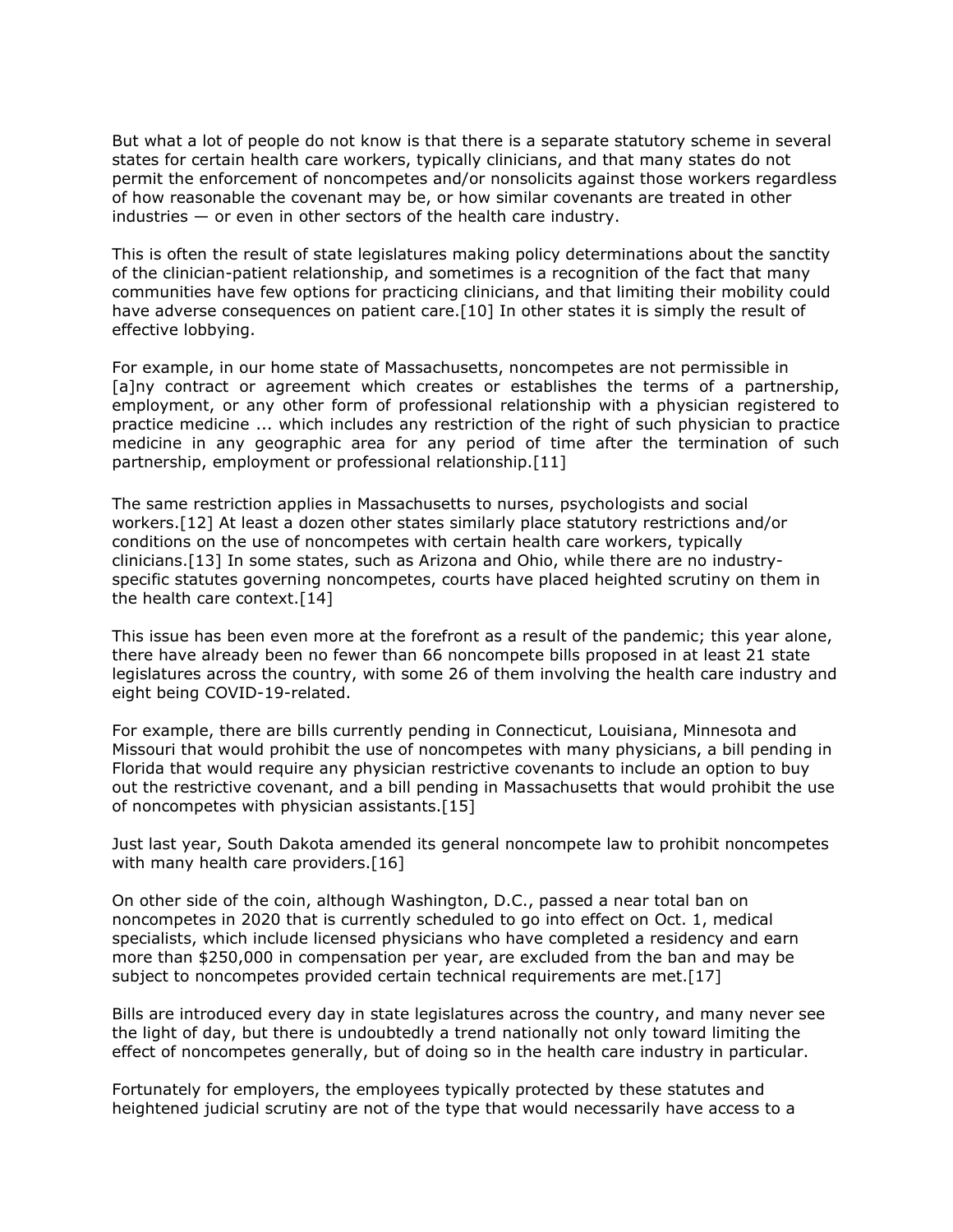company's trade secrets.

Rather, they primarily apply to patient-facing clinicians who are not hired by competitors for access to trade secrets, and there is thus little risk of misappropriation, but rather for their skills and to fill specific patient care needs.

Hospitals and physician practices should nevertheless consider the use of noncompetes and nonsolicits with clinicians, if permitted by law, to protect customer relationships.[18] And health care companies of any ilk would be well advised to do so with executives, scientists, engineers, salespeople and the like, as an additional measure to protect their trade secrets.

While a failure to do so may not result in a trade secret losing its legally protected status, nor will noncompetes and nonsolicits protect against outside threats, they give companies another avenue by which to protect themselves against malicious or careless insiders, the most likely sources of misappropriation.

### **Conclusion**

In sum, companies in all sectors of the health care industry should take reasonable measures to protect their most sensitive information from misappropriation by employees, collaboration partners, vendors and outside threats such as hackers and hostile foreign actors.

Because insiders, such as employees, are the group most likely to misappropriate confidential information and trade secrets, one nonexclusive measure should be the use of post-employment restrictive covenants, such as noncompetes and nonsolicits.

Employers must be cognizant of the rapidly changing state laws governing the enforceability of such covenants, however, including that many states prohibit their use with certain types of health care workers, typically patient-facing clinicians.

*[Erik W. Weibust](https://www.ebglaw.com/people/erik-w-weibust/) and [Katherine G. Rigby](https://www.ebglaw.com/people/katherine-g-rigby/) are partners at [Epstein Becker Green.](https://www.law360.com/firms/epstein-becker-green)*

*The opinions expressed are those of the author(s) and do not necessarily reflect the views of the firm, its clients, or Portfolio Media Inc., or any of its or their respective affiliates. This article is for general information purposes and is not intended to be and should not be taken as legal advice.*

[1] See 42 U.S.C. §1320d, et seq.

[2] Colorado HB22-1317; see also [https://www.tradesecretsandemployeemobility.com/2022/05/articles/non-compete](https://www.tradesecretsandemployeemobility.com/2022/05/articles/non-compete-agreements/colorado-continues-its-crackdown-on-restrictive-covenants/)[agreements/colorado-continues-its-crackdown-on-restrictive-covenants/.](https://www.tradesecretsandemployeemobility.com/2022/05/articles/non-compete-agreements/colorado-continues-its-crackdown-on-restrictive-covenants/)

[3] 35 U.S.C. §112.

[4] 18 U.S.C. § 1839(3)(B); see also Uniform Trade Secrets Act, § 1(4)(i) (1985).

[5] See Orly Lobel, Filing for a Patent Versus Keeping Your Invention a Trade Secret, Harvard Business Review (Nov. 21, 2013), [https://hbr.org/2013/11/filing-for-a-patent](https://hbr.org/2013/11/filing-for-a-patent-versus-keeping-your-invention-a-trade-secret)[versus-keeping-your-invention-a-trade-secret.](https://hbr.org/2013/11/filing-for-a-patent-versus-keeping-your-invention-a-trade-secret)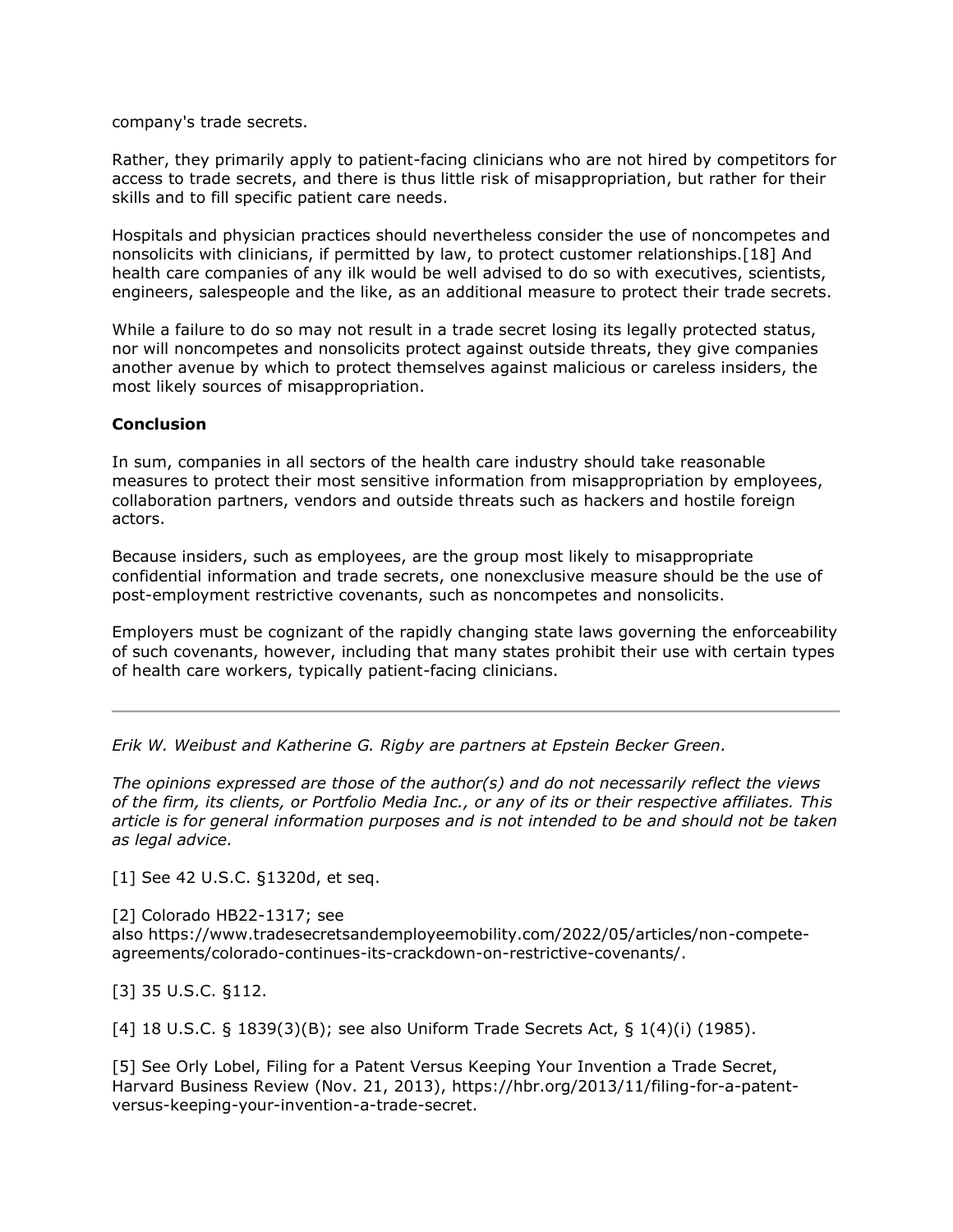[6] TRIPS stands for Trade-Related Aspects of Intellectual Property Rights, and it requires signatories to pass laws supporting intellectual property rights, but it does not affect the private ownership of those rights. See James Pooley, The Big Secret Behind the Proposed TRIPS Waiver, IPWatchdog.com (May 25,

2021), [https://www.ipwatchdog.com/2021/05/25/big-secret-behind-proposed-trips](https://www.ipwatchdog.com/2021/05/25/big-secret-behind-proposed-trips-waiver/id=133905/)[waiver/id=133905/.](https://www.ipwatchdog.com/2021/05/25/big-secret-behind-proposed-trips-waiver/id=133905/)

[7] Incidentally, India and South Africa are home to robust generic pharmaceutical industries.

[8] James Pooley, The Big Secret Behind the Proposed TRIPS Waiver, IPWatchdog.com.

[9] 18 U.S.C. § 1839(3)(A); see also Uniform Trade Secrets Act, § 1(4)(ii) (requiring reasonable "efforts").

[10] Similar policy considerations—as well as self-interest, no doubt—have led every state in the country to prohibit attorneys from entering into noncompetes and non-solicits that restrict their ability to practice law. Unlike in the healthcare industry, however, these restrictions are typically found in the rules of professional conduct or disciplinary rules, not enshrined in law. See Model Code of Prof'l Conduct R. 5.6 and DR 2-108. Although the [American Medical Association](https://www.law360.com/companies/american-medical-association-inc) ("AMA") discourages any agreements that "unreasonably restrict the right of a physician to practice medicine for a specified period of time or in a specified geographic area on termination of a contractual relationship" and "do not make reasonable accommodations for patients' choice of physician," recognizing that these agreements "can disrupt the continuity of care, and may limit access to care," such agreements are not prohibited under the AMA Code of Medical Ethics. AMA Code of Medical Ethics Opinion E-9.02.

[11] Mass. Gen. Laws ch.112, § 12X.

[12] Id., §§ 74D, 129B, and 135C.

[13] See, e.g., Colo. Rev. Stat. Ann. § 8-2-113(3) (physicians); Conn. Gen. Stat. Ann. § 20- 14p (physicians); Conn. Gen. Stat. Ann. § 20-681 (home healthcare providers); 6 Del. C. § 2707 (physicians); Fla. Stat. § 542.336 (physicians); Ind. Code. § 25-22.5-5.5-1, et seq. (physicians); N.H. RSA § 329:31-a (physicians); N.H. RSA § 315:18 (podiatrists); NMSA 1978, § 24-1i-1, et seq. (dentists, osteopathic physicians, physicians, podiatrists, certified registered nurse anesthetists, certified nurse practitioners, certified nurse-midwives); R.I. Gen. Laws § 5-37-33 (physicians); SDCL 53-9-11.1 (physicians, physician assistants, certified nurse practitioners, nurse-midwifes, certified registered nurse anesthetist, registered nurses, and licensed practical nurses); T.C.A. § 63-1-148 (physicians (except emergency medical specialists), podiatrists, chiropractors, dentists, optometrists, osteopathic physicians, and psychologists); Tex. Bus. & Com. Code Ann. §§ 15.50(b)-(c) (physicians); W. Va. Code §§ 47-11E-1, et seq. (physicians).

[14] See, e.g., [Valley Med. Specialists v. Farber,](https://advance.lexis.com/api/search?q=1999%20Ariz.%20LEXIS%2091&qlang=bool&origination=law360&internalOrigination=article_id%3D1496647%3Bcitation%3D1999%20Ariz.%20LEXIS%2091&originationDetail=headline%3DHow%20To%20Protect%20Health%20Care%20Trade%20Secrets%20With%20Covenants&) 194 Ariz. 363, 369 (1999) ("We therefore conclude that the doctor-patient relationship is special and entitled to unique protection. It cannot be easily or accurately compared to relationships in the commercial context. In light of the great public policy interest involved in covenants not to compete between physicians, each agreement will be strictly construed for reasonableness."); [Ohio Urology, Inc. v. Poll,](https://advance.lexis.com/api/search?q=1991%20Ohio%20App.%20LEXIS%20575&qlang=bool&origination=law360&internalOrigination=article_id%3D1496647%3Bcitation%3D1991%20Ohio%20App.%20LEXIS%20575&originationDetail=headline%3DHow%20To%20Protect%20Health%20Care%20Trade%20Secrets%20With%20Covenants&) 72 Ohio.App. 44, 452053 (1991) ("These covenants should be strictly construed in favor of professional mobility and access to medical care and facilities.").